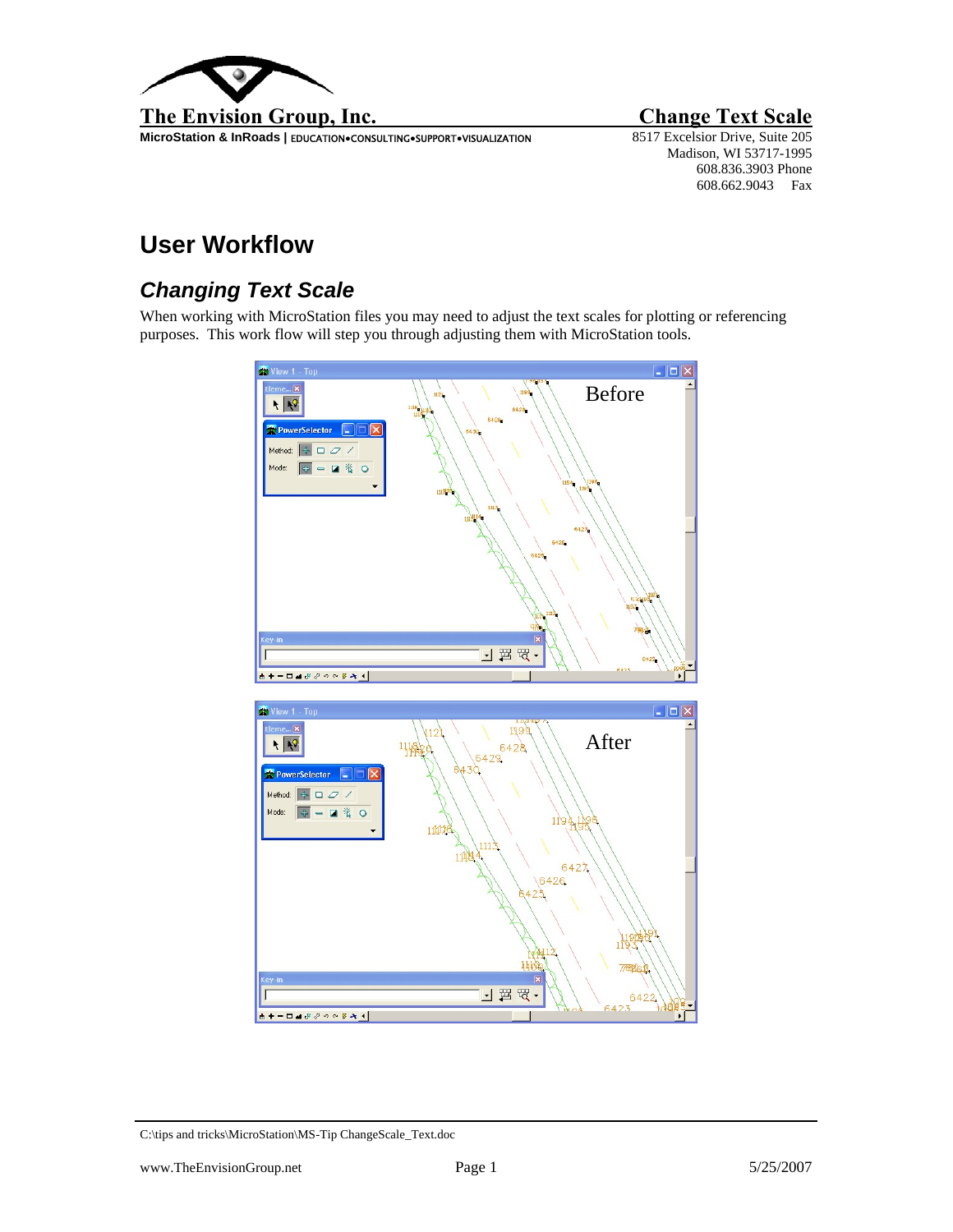

**MicroStation & InRoads |** EDUCATION**●**CONSULTING**●**SUPPORT**●**VISUALIZATION

## **Steps:**

**Note:** Prior to manipulating the original file you may want to make a copy of the file and name the new file accordingly.

- 1. From the Main Menu Toolframe <D> the **PowerSelector** icon
- 2. From the PowerSelector dialog **<D>** the **Show Selection Information** icon. The PowerSelector dialog will expand.



3. **<D>** the **[Ty]** tab. The available MicroStation Element Types will be displayed in the list.



C:\tips and tricks\MicroStation\MS-Tip ChangeScale\_Text.doc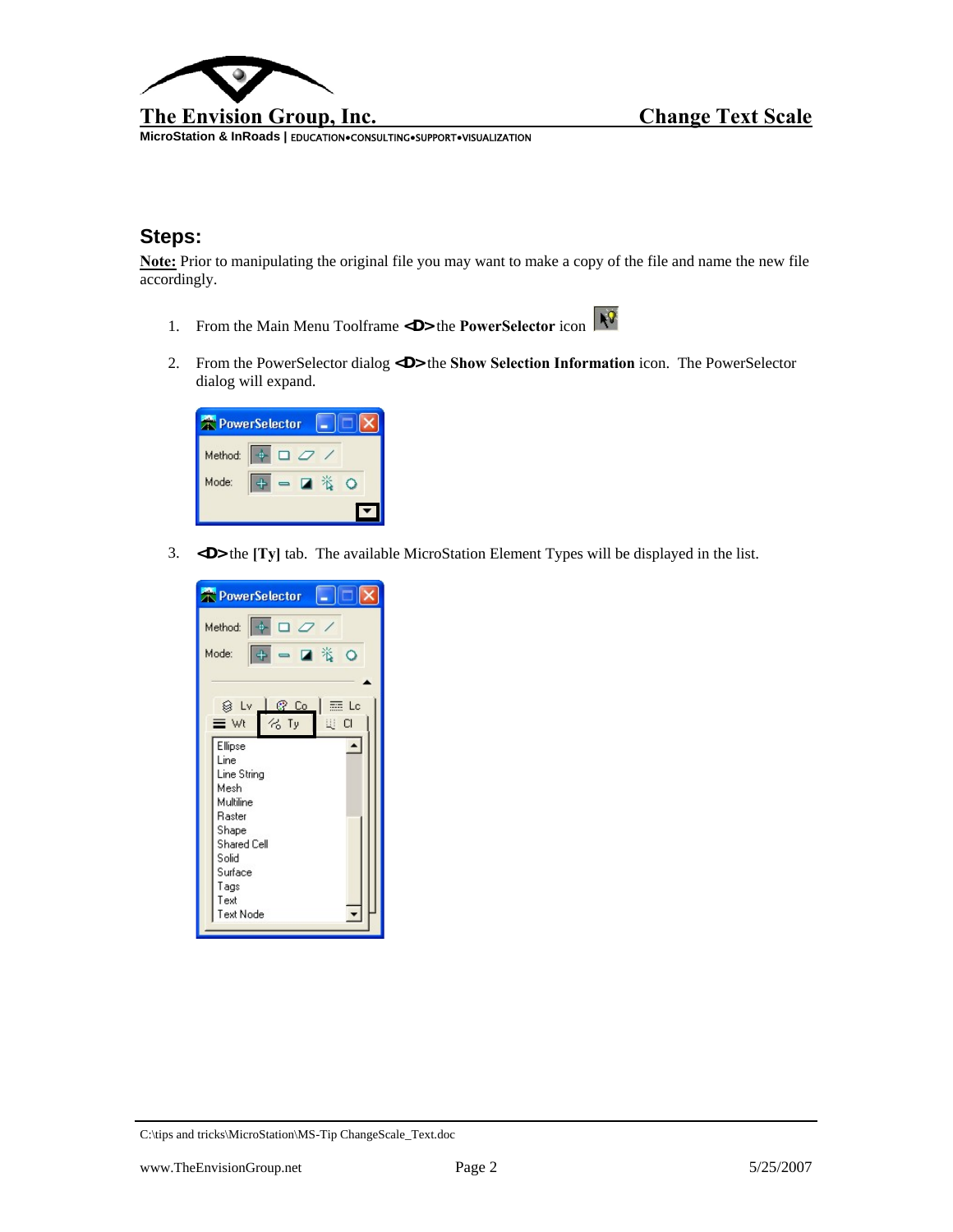

**MicroStation & InRoads |** EDUCATION**●**CONSULTING**●**SUPPORT**●**VISUALIZATION

4. Scroll through the list and **<D>** the **Text**. All the text in the design file will be selected.



5. From the Manipulate toolbar **<D>** the **Scale** icon.



- 6. In the Tool Settings dialog set the desired scale factor.
	- $X$  Scale  $= 2$
	- $Y$  Scale  $= 2$
	- $Z$  Scale = 1
	- About Element Center **Checked**

By setting the Z scale factor to **1**, this will not modify the elements elevations. If you can not see the About Element Center check box **<D>** the expand down arrow.

| <b>Scale</b>             |                   |
|--------------------------|-------------------|
| Method: Active Scale ▼   |                   |
|                          | X Scale: 2.000000 |
|                          | Y Scale: 2.000000 |
|                          | Z Scale: 1.000000 |
| Copies                   |                   |
| Scale Multi-line Offsets |                   |
| Use Fence Inside         |                   |
| Stretch Cells            |                   |
| About Element Center     |                   |

C:\tips and tricks\MicroStation\MS-Tip ChangeScale\_Text.doc